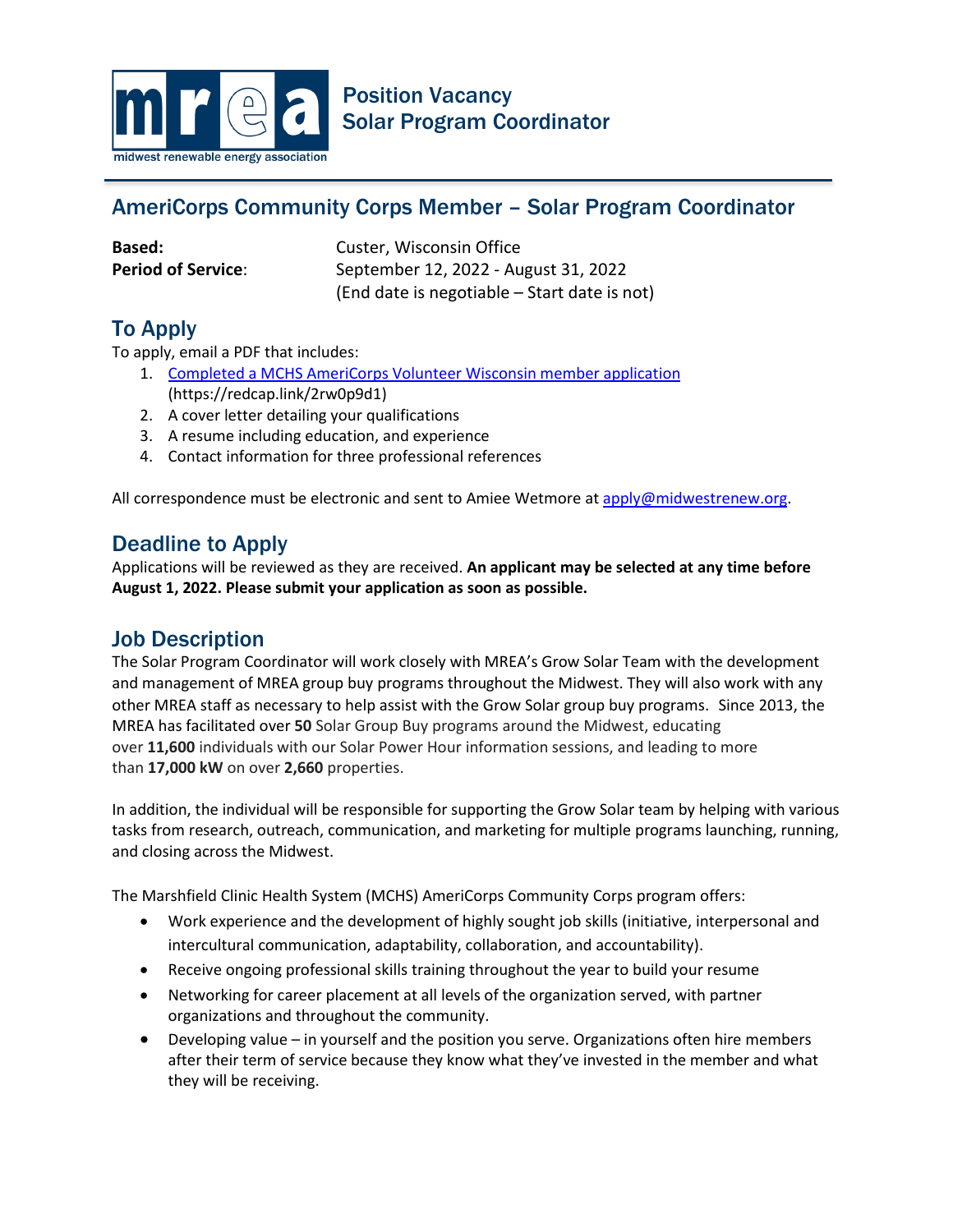## Primary Responsibilities

### **Training and Preparation**

- The member will go through virtual orientation with the Grow Solar Team to get acquainted with Grow Solar initiatives (this may be through Zoom or simple email instructions)
- Learn MREA and Grow Solar's history, philosophy, and goals.

#### **Administration**

- Participate in Grow Solar Working Group
- Participate in other working groups as needed
- Participate in MREA staff meetings and planning sessions.
- Basic website editing (training provided)
- Respond professionally, courteously, and in a timely manner to inquiries from program partners and colleagues
- Review program materials and give feedback if necessary
- Enter and manage data of program participants and other MREA customers if needed into MREA's shared database
- Maintain shared data tracking sheets
- Make connections in the community where Grow Solar is operating its group buys
- Organize program testimonials

#### **Promotion & Outreach**

- Utilize media kits to promote current Grow Solar programs on social media accounts.
- Use social media to connect with groups in communities with group buy programs.
- Use email to connect with groups in communities with group buy programs.

## **Oualifications**

A successful candidate will be:

- Results oriented and self-directed, with a passion for the MREA's mission
- Organized and focused with proven ability to prioritize and complete activities with deadlines
- An excellent communicator who can promote the MREA's mission to the public and market stakeholders
- Comfortable working in groups and have experience building partnerships with diverse audiences
- Accustomed to working with a variety of software, demonstrating proficiency in word processing (i.e. MS Word and/or Google Docs), data management (i.e. Excel and/or Google Sheets), presentation software (PowerPoint and/or Google Presentations)
- Accustomed to working with a variety of applications, demonstrating proficiency in YouTube, Facebook, Instagram, and LinkedIn
- Able to flex communication style to multiple audiences

## **Requirements**

- 1. Must be able to begin on September 12, 2022.
- 2. Must be at least 17 years old by September 12, 2022.
- 3. Must have a minimum of a High School diploma or GED certificate.
- 4. Must be willing to serve for up to 12 months and complete the full term of service.